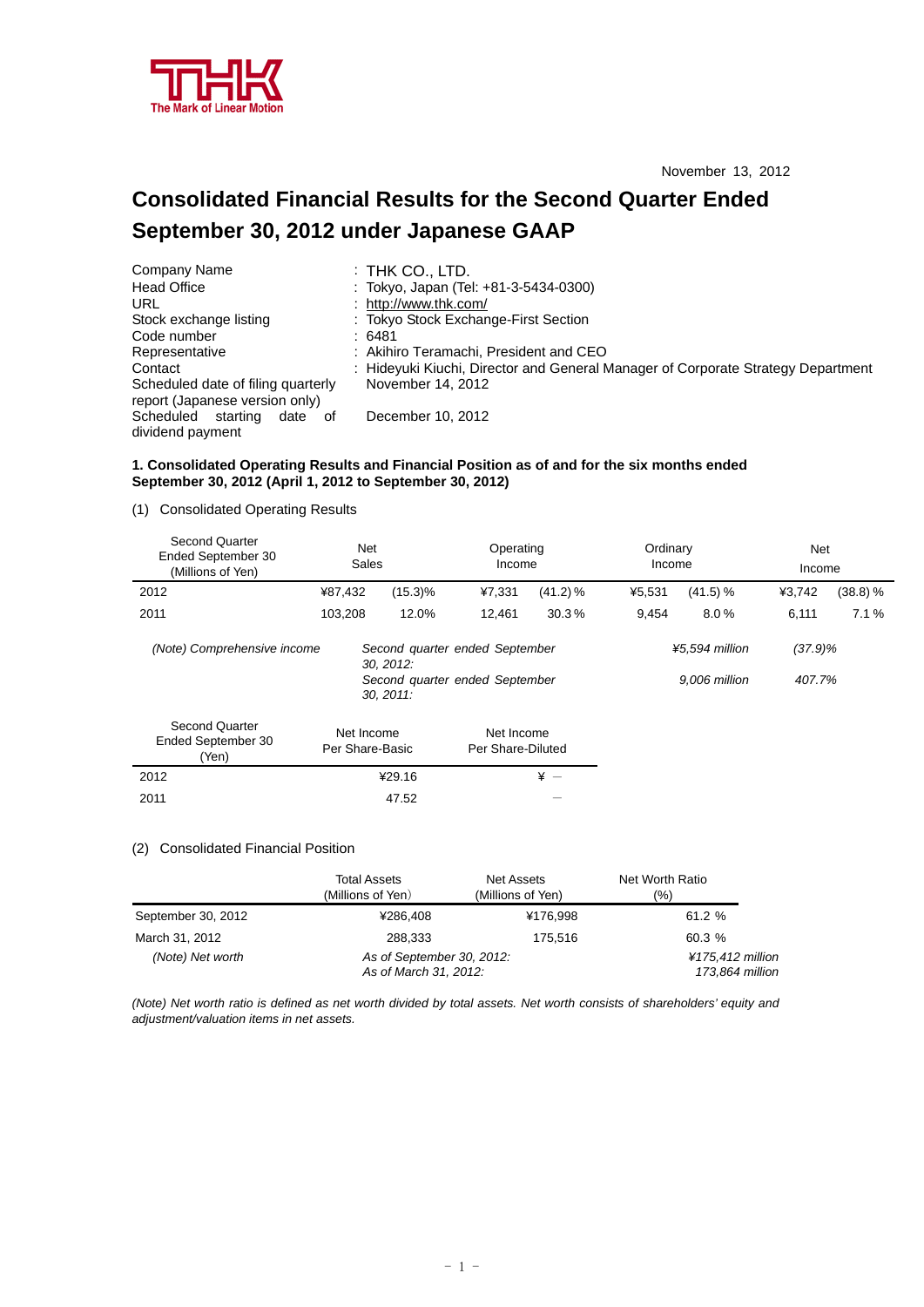## **2. Dividends**

|                  | Dividend Per Share (Yen)                     |                                                    |                                                  |          |       |
|------------------|----------------------------------------------|----------------------------------------------------|--------------------------------------------------|----------|-------|
|                  | <b>First Quarter</b><br>End as of<br>June 30 | <b>Second Quarter</b><br>End as of<br>September 30 | <b>Third Quarter</b><br>End as of<br>December 31 | Year end | Total |
| 2012 (Actual)    |                                              | 9.00                                               |                                                  | 11.00    | 20.00 |
| 2013 (Actual)    |                                              | 9.00                                               | n/a                                              | n/a      | n/a   |
| 2013 (Projected) | n/a                                          | n/a                                                |                                                  | 9.00     | 18.00 |

*(Note) The dividend projection announced on May 10, 2012 has been amended to as in the above table.* 

#### **3. Forecasts for the year ending March 31, 2013 (April 1, 2012 to March 31, 2013)**

|                               | Net<br>Sales<br>(Millions of Yen) | Operating<br>Income<br>(Millions of Yen) | Ordinary<br>Income<br>(Millions of Yen) | Net<br>Income<br>(Millions of Yen) | Net Income<br>per Share<br>'Yen) |
|-------------------------------|-----------------------------------|------------------------------------------|-----------------------------------------|------------------------------------|----------------------------------|
| Year ending March 31,<br>2013 |                                   |                                          |                                         |                                    |                                  |
| (amount)                      | ¥165.000                          | ¥9.000                                   | ¥7.900                                  | ¥5.000                             | ¥39.50                           |
| (percentage)                  | (16.2)%                           | (54.4)%                                  | $(58.6)\%$                              | (60.4)%                            | n/a                              |

*(Note 1) The above forecasts are based upon the information currently available at the time of the announcement of this report. Actual performance may differ from the estimates due to various unforeseen factors.* 

*(Note 2) The forecasts announced on May 10, 2012 have been amended to as in the above table.* 

### **4**.**Other Financial Information**

- (1) Significant change in scope of consolidation: None
- (2) Simplified or particular accounting treatment for quarterly financial statements:

#### *(Income taxes)*

Certain consolidated subsidiaries determine their income tax expenses by multiplying net income for the quarter period by the estimated effective tax rate applicable to the fiscal year.

- (3) Changes in accounting policy/treatment/presentation manner for quarterly financial statements: None
- (4) Changes in accounting policy/treatment/presentation manner due to:

| a. Changes in accounting standard | Please refer to "5. Accounting Changes" |
|-----------------------------------|-----------------------------------------|
| b. Other changes                  | Please refer to "5. Accounting Changes" |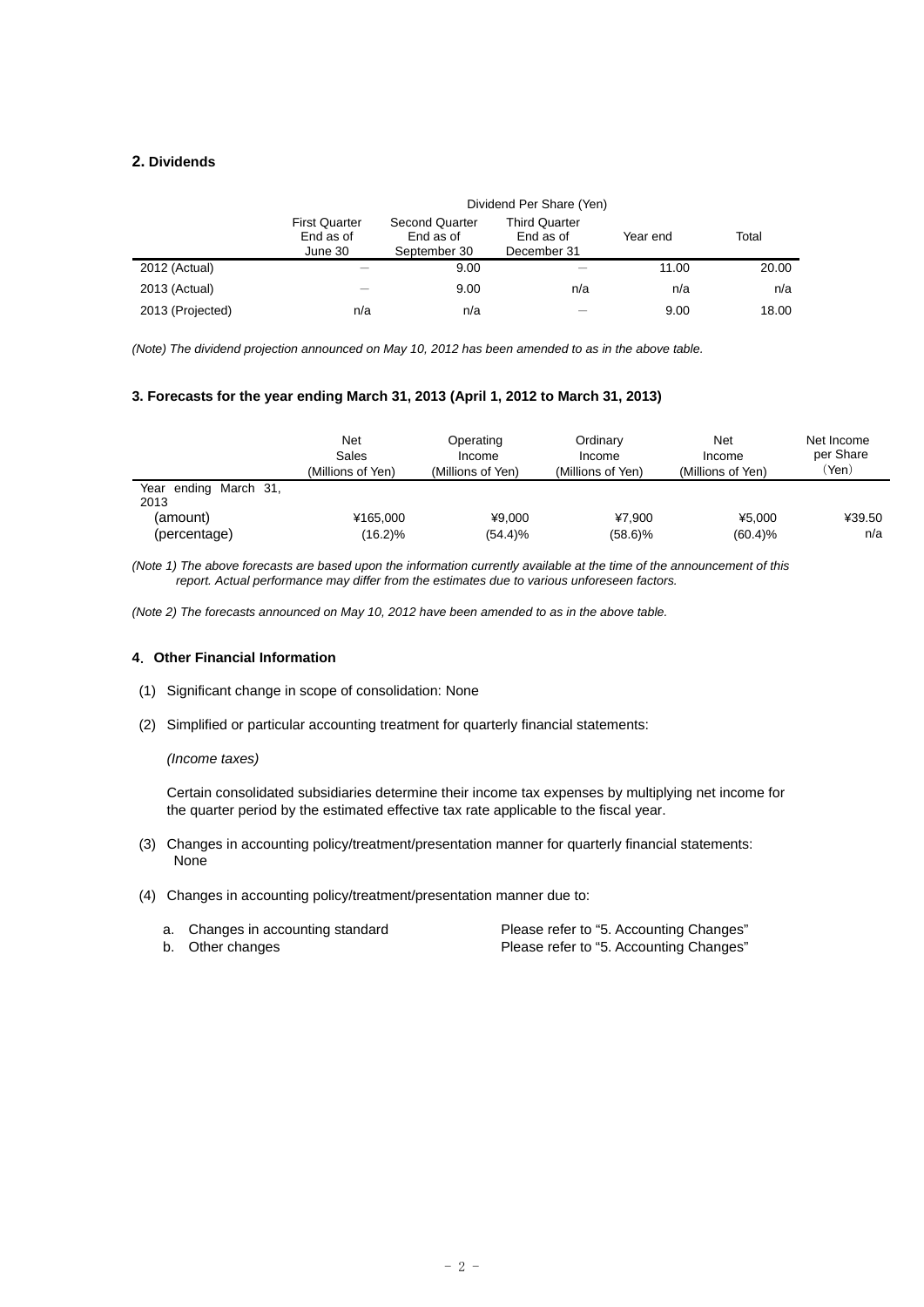## (5) Number of shares

| a. | Common stock issued, including treasury                     |                                          | (shares)                   |
|----|-------------------------------------------------------------|------------------------------------------|----------------------------|
|    | stock, as of:                                               | September 30, 2012<br>March 31, 2012     | 133,856,903<br>133,856,903 |
| b. | Treasury stock as of:                                       | September 30, 2012<br>March 31, 2012     | 7,259,292<br>5,258,742     |
| C. | Average number of common stock for the six<br>months ended: | September 30, 2012<br>September 30, 2011 | 128,335,562<br>128,599,270 |

### **5**.**Accounting Changes**

*Depreciation methods of property, plant and equipment*-Effective April 1, 2012, THK and certain domestic subsidiaries changed the depreciation methods of property, plant and equipment acquired on or after April 1, 2012 to the methods required under the revised Japanese tax laws. The effect of changing the depreciation methods was to increase operating income, ordinary income, and income before income taxes and minority interests by ¥15 million, respectively. The effects to each segment are discussed in "Segment Information."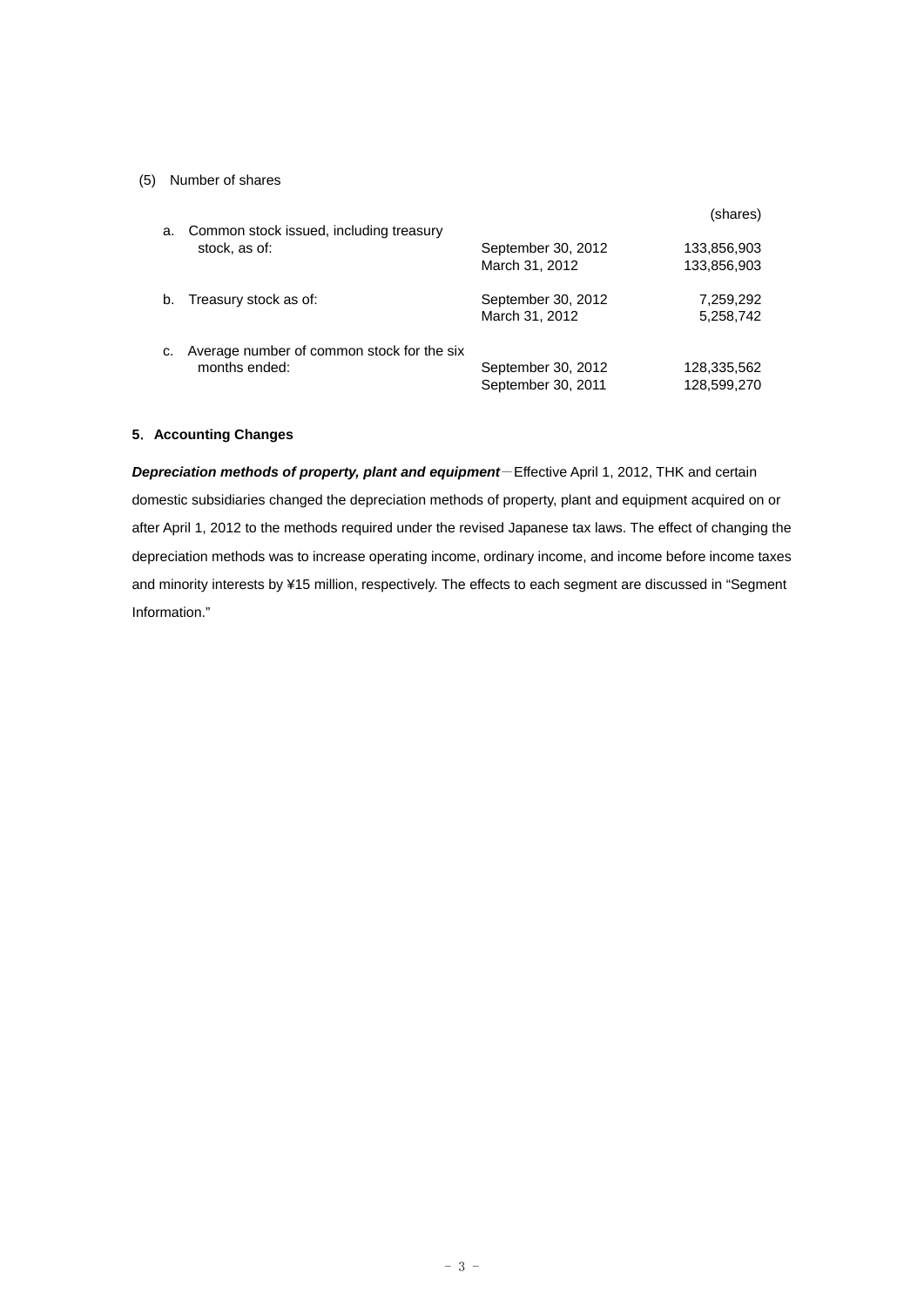# **Management's Discussion and Analysis**

**1. Operating results (April 1, 2012 to September 30, 2012)** 

During this second quarter period, while the financial problem in Europe still continued, there was a slowdown in economy of developing countries that eventually spread to the world economy. In the overseas economy, while the economy in the United States of America was relatively strong, the European economy turned to the recession phase. Because Europe was the utmost export destination from China, it slowed down the economic growth there and in other development countries as well. In Japan, although the economy showed a modest trend toward recovery mainly due to domestic demand for restoration and eco-friendly cars, there were weaknesses, especially in export, due to the slowdown of the world economy.

The THK Group has identified "Full-Scale Globalization" and the "Development of New Business Areas" as cornerstones of its growth strategy and efforts to expand its business domain. The THK Group took steps to expand its sales network and enhance its productivity in China where medium-term economic growth has been anticipated. In addition, the THK Group has made proactive investments in other developing countries for its future growth such as in constructing facilities in Mexico. Also, the THK Group is focusing on seeking new business opportunities by implementing aggressive sales strategies to capture the demand of seismic isolation and control appliances that is anticipated to increase because of the recent earthquakes. In the first half of this second quarter period, while the electronics market that was showing signs of recovery driven by the demand for smart phones and tablet computers, the THK Group operated proactively to expand its sales. Because such demand decreased in the latter half of the period, however, net sales for the second quarter amounted to ¥87,432 million, down ¥15,775 million, or 15.3%, compared to the figure one year earlier.

On the cost front, the THK Group implemented various activities to improve its productivity. Those activities include an across-the-division project to reinforce the operating foundations, namely, P25 Project. As a result, although such activities successfully reduced the decline in profit, the cost of sales to sales ratio worsened by 1.8% from a year earlier to 73.0%.

Selling, general and administrative expenses (SG&A) decreased due mainly to various cost containment and improvement of operating efficiency as well as to the decline in sales. As a result, SG&A expenses decreased by ¥974 million, or 5.7%, to ¥16,262 million; however, ratio to net sales worsened by 1.9% from a year earlier to 18.6%.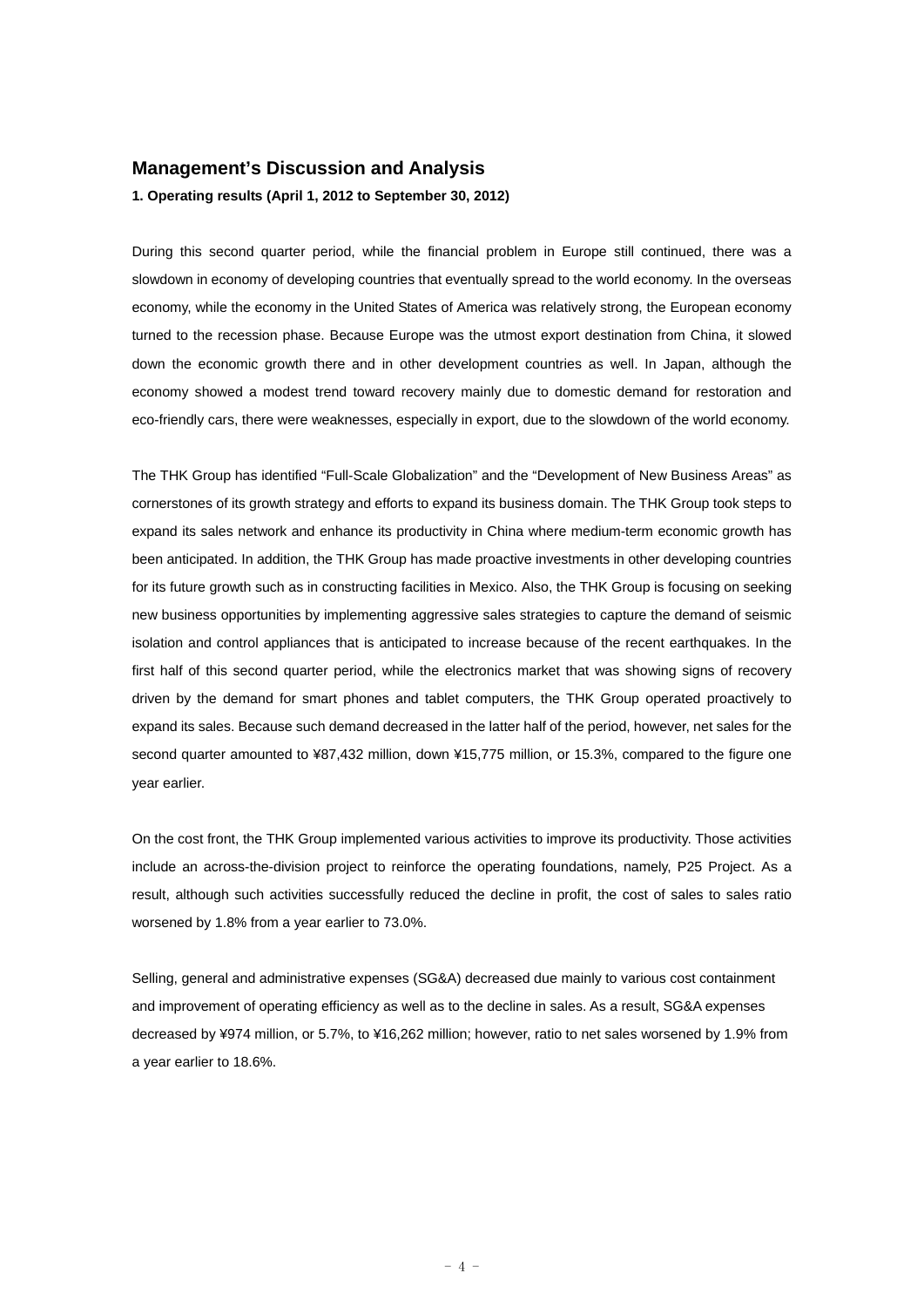As a result, operating income decreased from a year earlier by ¥5,129 million, or 41.2%, to ¥7,331 million. The operating income to net sales ratio dropped by 3.7% to 8.4%

Net non-operating income/expense was expense of ¥1,799 million due mainly to a combined effect of ¥126 million of equity earnings of affiliates and ¥2,157 million of foreign exchange loss. As a result, ordinary income decreased from a year earlier by ¥3,922 million, or 41.5%, to ¥5,531 million. Net income for the period also decreased from a year earlier by ¥2,368 million, or 38.8%, to ¥3,742 million.

#### **2. Segment Information**

#### (Japan)

In Japan, although the economy showed a modest trend toward recovery mainly due to domestic demand for restoration and eco-friendly cars, there were weaknesses, especially in export, due to the slowdown of the world economy. In the first half of this second quarter period, while the electronics market that was showing signs of recovery driven by the demand for smart phones and tablet computers, the THK Group operated proactively to promote sales and cultivate new business opportunities. Because such demand decreased in the latter half of the period, however, net sales for the second quarter amounted to ¥56,038 million, down ¥9,805 million, or 14.9%, compared to the figure one year earlier. There were positive effects on reducing the decline in profit from various operating activities such as our across-the-division project, namely, P25 Project; however, operating income in Japan amounted to ¥5,741 million, down ¥4,871 million, or 45.9%, due to the significant decline in sales.

#### (The Americas)

In the Americas, while the economy was firm, trends in automobile production were also strong. Amid a gradual upswing in capital investment, the THK Group took steps to expand transactions with existing customers and to cultivate new business fields. Based on these endeavors, sales were robust to the machine tool industry, the general machine industry and the transportation equipment industry in particular, amounting to ¥11,397 million, up ¥368 million, or 3.3%, from the figure one year earlier. Operating income amounted to ¥540 million, down ¥186 million, or 25.6%, from the figure one year earlier. This was mainly attributable to the appreciation of the yen against U.S. dollar.

#### (Europe)

In Europe, while the financial crisis led the economy to the recession phase, exports to Asia by machine manufacturers that had driven strong demand also weakened because of the economic slowdown in Asia. Although THK worked diligently to expand transactions with existing customers and to cultivate new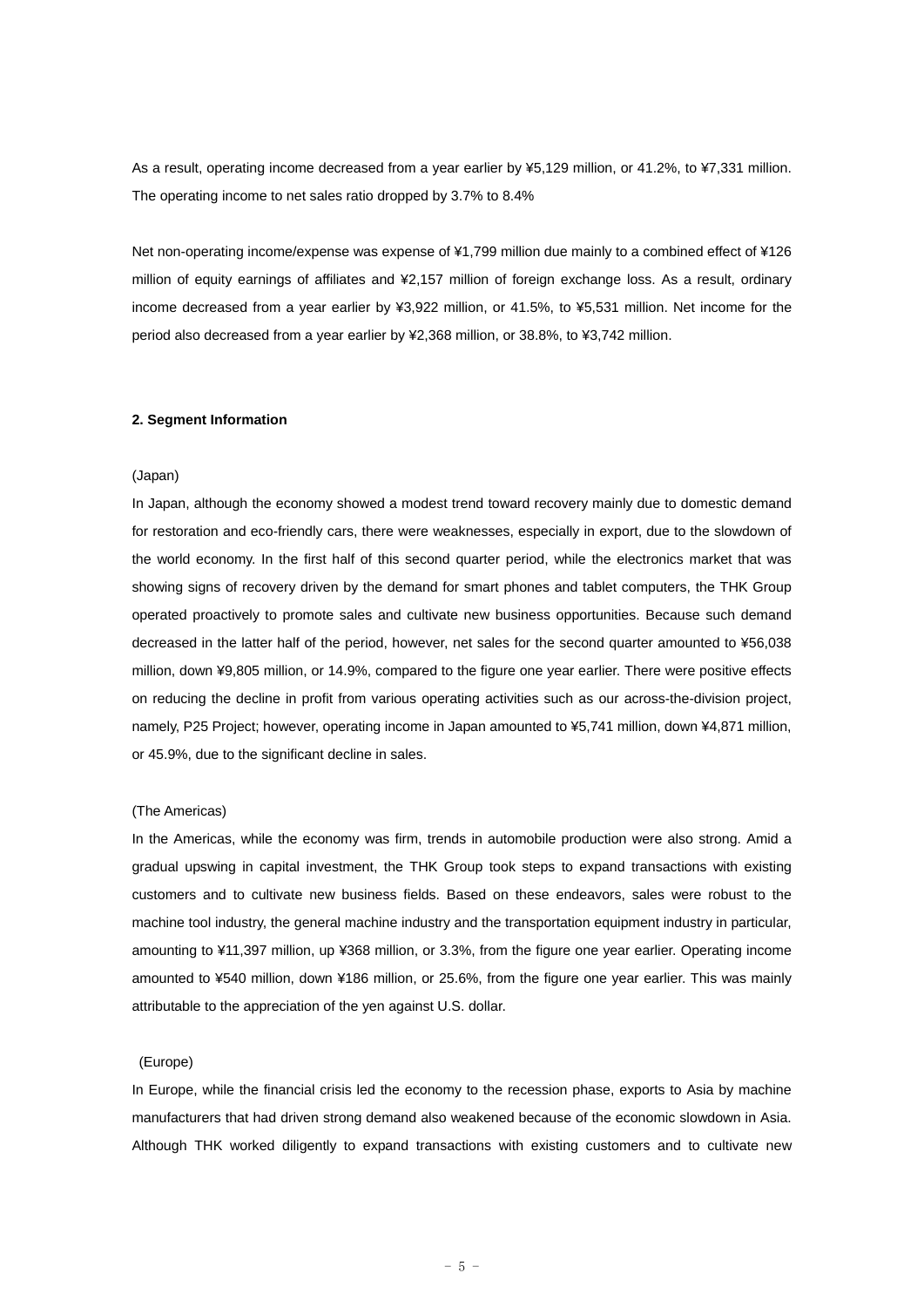business fields, sales in Europe amounted to ¥8,312 million, down ¥2,098 million, or 20.2%, from the figure one year earlier because of decline in sales to existing customers. However, operating income in Europe amounted to ¥30 million, a turnaround of ¥384 million, due to the endeavors for cost containment and productivity improvement despite the strong yen against euro and the decline in sales.

#### (China)

From the summer of 2011, demand in the machine tool industry, the THK Group's mainstay customers, remained weak due to the financial restraint policy in China; however, there was signs of recovery in the demand situation in small-type products for smart phones and tablet computers. In that circumstances, though the THK Group implemented aggressive business activities with its strengthened sales channels, sales amounted to ¥6,469 million, down ¥2,307 million, or 26.3%, from the figure one year earlier, because of the weakness in the overall demand situation except for that of small-type products. Operating income amounted to ¥297 million, down ¥1,433 million, or 82.8%, from the figure one year earlier due to the decline in sales and proactive investments for the future growth.

#### (Other)

In other countries and regions including Taiwan, India and ASEAN countries, while there was signs of recovery in the demand situation especially in the electronics industry and for small-type products, THK continues to expand transactions with existing customers and to cultivate new customers. However, sales amounted to ¥5,214 million, down ¥1,932 million, or 27.0%, from the figure one year earlier. Operating income amounted to ¥144 million, down ¥186 million, or 56.3%, from the figure one year earlier due to the appreciation of the yen.

#### **3. Financial position (As of September 30, 2012)**

Total assets stood at ¥286,408 million, ¥1,924 million less than the previous fiscal year-end, due mainly to a combined effect of increase in cash and cash equivalents by ¥1,160 million, increase in machinery and equipment by ¥720 million, decrease in accounts and notes receivable by ¥3,126 million, and decrease in investments in securities by ¥496 million.

Total liabilities stood at ¥109,410 million, ¥3,406 million less than the previous fiscal year-end, due mainly to decrease in accounts and notes payable by ¥1,480 million and in income tax payable by ¥835 million.

Net assets stood at ¥176,998 million, ¥1,481 million more than the previous fiscal year-end, due mainly to a combined effect of increase in retained earnings by ¥2,327 million, increase in foreign currency translation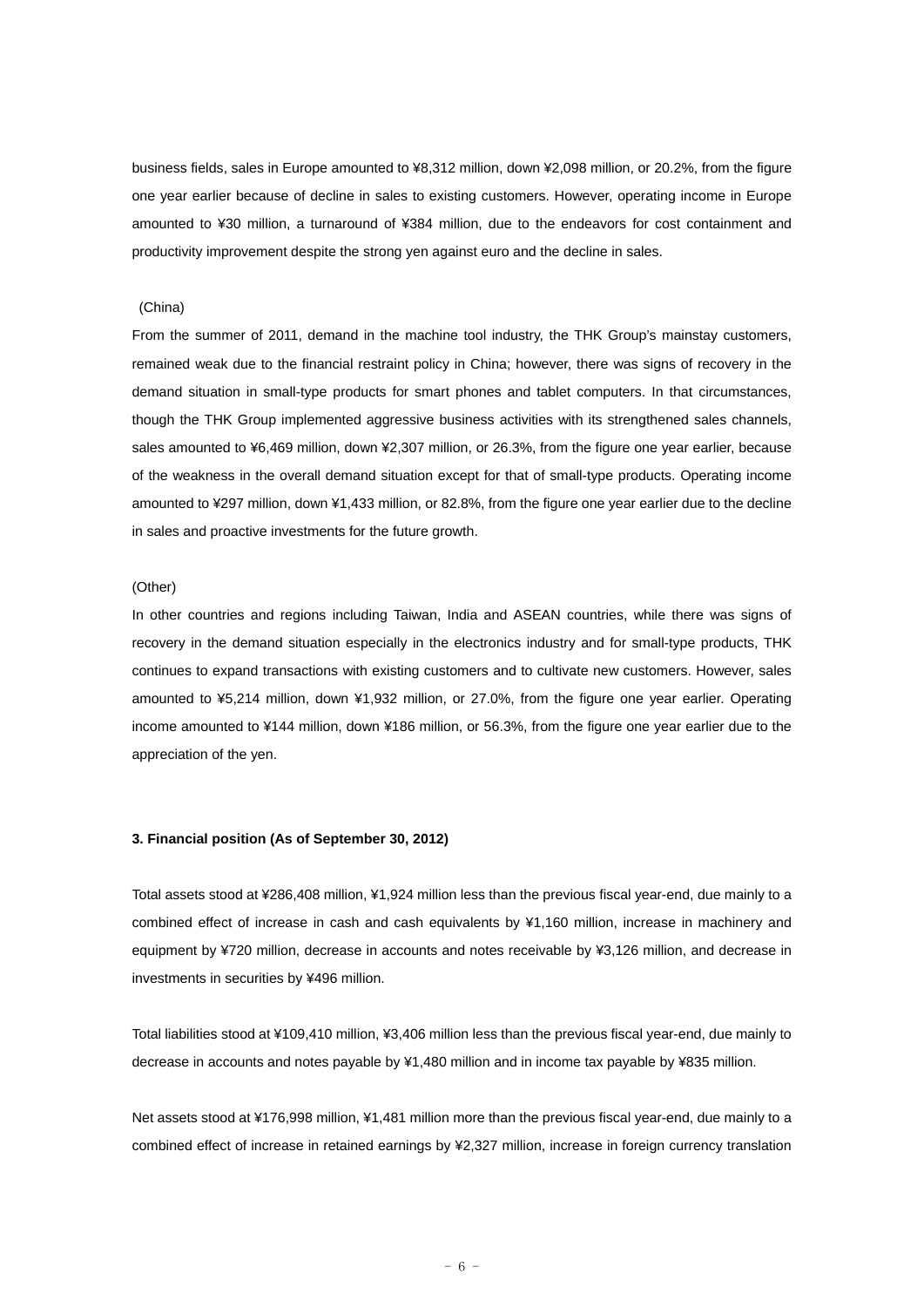adjustments by ¥2,232 million, and repurchase of treasury stocks (a contra account of net assets) of ¥2,564 million.

# **4. Forecast for the fiscal year ending March 31, 2013**

For details of the financial forecasts for the year ending March 31, 2013, please refer to "Notice Regarding the Amendments in Financial Forecasts" announced on November 13, 2012.

# **Consolidated Financial Statements**

|                                          |                                                    | (Millions of Yen)                                                  |
|------------------------------------------|----------------------------------------------------|--------------------------------------------------------------------|
|                                          | Year End<br>-Previous Year<br>As of March 31, 2012 | Second Quarter End<br>-Current Year<br>As of September 30,<br>2012 |
| <b>Assets</b>                            |                                                    |                                                                    |
| <b>Current Assets:</b>                   |                                                    |                                                                    |
| Cash and cash equivalents                | ¥110,788                                           | ¥111,949                                                           |
| Accounts and notes receivable            | 53,034                                             | 49,908                                                             |
| Merchandise and finished goods           | 10,411                                             | 9,955                                                              |
| Work in process                          | 4,858                                              | 4,426                                                              |
| Raw materials and supplies               | 10,965                                             | 10,933                                                             |
| Other current assets                     | 8,739                                              | 6,813                                                              |
| Less: Allowance for bad debts            | (145)                                              | (130)                                                              |
| Total current assets                     | 198,652                                            | 193,855                                                            |
| <b>Fixed Assets:</b>                     |                                                    |                                                                    |
| Property, plant and equipment -net:      |                                                    |                                                                    |
| <b>Buildings and structures</b>          | 23,395                                             | 23,552                                                             |
| Machinery and equipment                  | 34,052                                             | 34,772                                                             |
| Other                                    | 22,164                                             | 23,779                                                             |
| Total property, plant and equipment -net | 79,612                                             | 82,104                                                             |
| Intangibles                              |                                                    |                                                                    |
| Goodwill                                 | 1,413                                              | 1,266                                                              |
| Other                                    | 1,193                                              | 1,188                                                              |
| <b>Total intangibles</b>                 | 2,606                                              | 2,454                                                              |
| Investments and Other                    |                                                    |                                                                    |
| Long-term investments in securities      | 4,841                                              | 4,344                                                              |
| Other                                    | 2,699                                              | 3,721                                                              |
| Less: Allowance for bad debts            | (77)                                               | (71)                                                               |
| Total investments and other              | 7,462                                              | 7,993                                                              |
| <b>Total fixed assets</b>                | 89,680                                             | 92,552                                                             |
| <b>Total assets</b>                      | 288,333                                            | 286.408                                                            |

# Consolidated Balance Sheets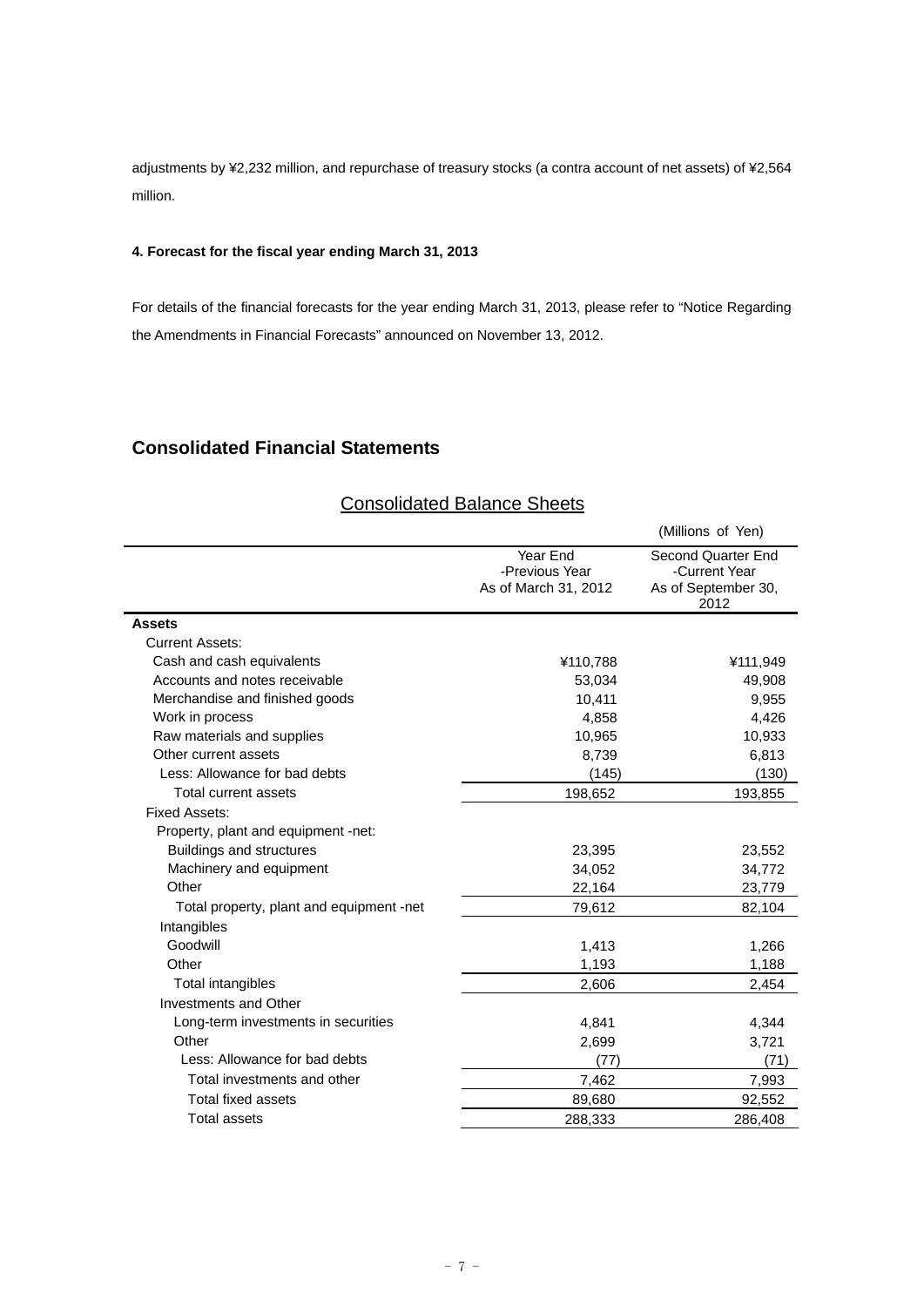|                                               |                                                    | (Millions of Yen)                                                  |
|-----------------------------------------------|----------------------------------------------------|--------------------------------------------------------------------|
|                                               | Year End<br>-Previous Year<br>As of March 31, 2012 | Second Quarter End<br>-Current Year<br>As of September 30,<br>2012 |
| <b>Liabilities</b>                            |                                                    |                                                                    |
| <b>Current Liabilities:</b>                   |                                                    |                                                                    |
| Accounts and notes payable                    | ¥27,661                                            | ¥26,181                                                            |
| Short-term bank loans                         | 117                                                | 83                                                                 |
| Income taxes payable                          | 2,151                                              | 1,316                                                              |
| Accrued bonuses                               | 3,122                                              | 3,062                                                              |
| Other                                         | 11,488                                             | 10,544                                                             |
| <b>Total current liabilities</b>              | 44,542                                             | 41,187                                                             |
| Long-term Liabilities:                        |                                                    |                                                                    |
| <b>Bonds</b>                                  | 40,000                                             | 40,000                                                             |
| Long-term bank loans                          | 20,000                                             | 20,000                                                             |
| Reserve for employees' retirement benefits    | 2,982                                              | 2,973                                                              |
| Reserve for retirement benefits for directors |                                                    |                                                                    |
| and corporate auditors                        | 114                                                | 99                                                                 |
| Reserve for product warranty                  | 109                                                | 131                                                                |
| Other                                         | 5,068                                              | 5,018                                                              |
| Total long-term liabilities                   | 68,274                                             | 68,222                                                             |
| <b>Total liabilities</b>                      | 112,816                                            | 109,410                                                            |
| <b>Net Assets</b>                             |                                                    |                                                                    |
| Shareholders' equity:                         |                                                    |                                                                    |
| Common stock                                  | 34,606                                             | 34,606                                                             |
| Additional paid-in capital                    | 44,584                                             | 44,584                                                             |
| Retained earnings                             | 121,161                                            | 123,489                                                            |
| <b>Treasury stock</b>                         | (11, 362)                                          | (13,926)                                                           |
| Total shareholders' equity                    | 188,990                                            | 188,753                                                            |
| Accumulated other comprehensive income:       |                                                    |                                                                    |
| Net unrealized gain on available-for-sale     |                                                    |                                                                    |
| securities                                    | 777                                                | 329                                                                |
| Foreign currency translation adjustments      | (15, 903)                                          | (13, 671)                                                          |
| Total accumulated other comprehensive         |                                                    |                                                                    |
| income                                        | (15, 126)                                          | (13, 341)                                                          |
| <b>Minority Interests</b>                     | 1,652                                              | 1,585                                                              |
| Total net assets                              | 175,516                                            | 176,998                                                            |
| Total liabilities and net assets              | 288,333                                            | 286,408                                                            |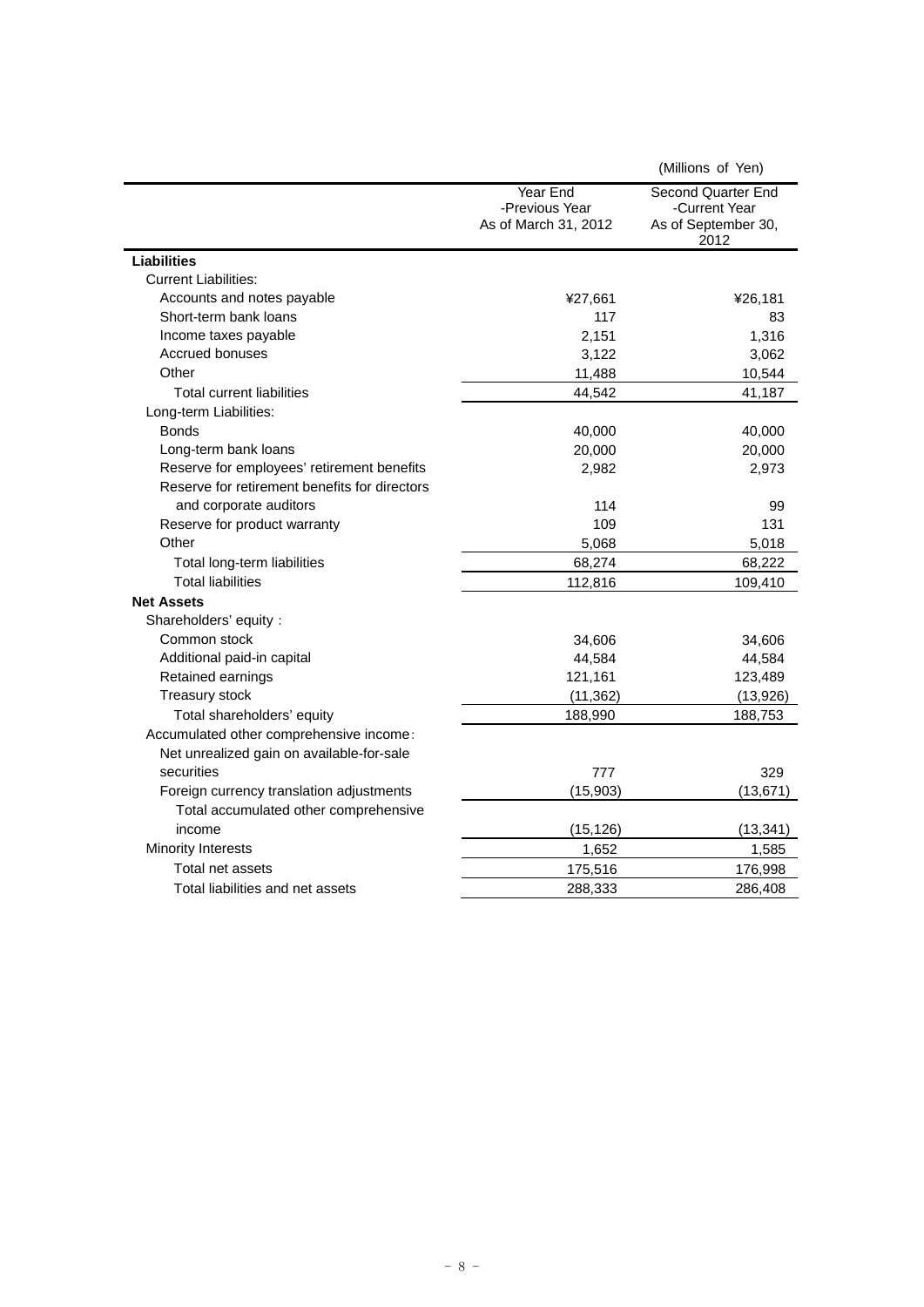# Consolidated Statements of Income

|                                                   |                                                                                             | (Millions of Yen)                                                                            |
|---------------------------------------------------|---------------------------------------------------------------------------------------------|----------------------------------------------------------------------------------------------|
|                                                   | Second Quarter Ended<br>September 30, 2011<br>(From April 1, 2011<br>to September 30, 2011) | Second Quarter Ended<br>September 30, 2012<br>(From April 1, 2012)<br>to September 30, 2012) |
| Net sales                                         | ¥103,208                                                                                    | ¥87,432                                                                                      |
| Cost of sales                                     | 73,509                                                                                      | 63,838                                                                                       |
| Gross profit                                      | 29,698                                                                                      | 23,594                                                                                       |
| Selling, general and administrative expenses      | 17,237                                                                                      | 16,262                                                                                       |
| Operating income                                  | 12,461                                                                                      | 7,331                                                                                        |
| Non-operating income:                             |                                                                                             |                                                                                              |
| Interest income                                   | 172                                                                                         | 183                                                                                          |
| Equity earnings of affiliates                     | 535                                                                                         | 126                                                                                          |
| Other                                             | 475                                                                                         | 570                                                                                          |
| Total non-operating income                        | 1,183                                                                                       | 880                                                                                          |
| Non-operating expense:                            |                                                                                             |                                                                                              |
| Interest expenses                                 | 304                                                                                         | 355                                                                                          |
| Foreign exchange loss, net                        | 3,727                                                                                       | 2,157                                                                                        |
| Other                                             | 158                                                                                         | 166                                                                                          |
| Total non-operating expenses                      | 4,190                                                                                       | 2.679                                                                                        |
| Ordinary income                                   | 9,454                                                                                       | 5,531                                                                                        |
| Extraordinary gains:                              |                                                                                             |                                                                                              |
| Gain on sales of property, plant and equipment    | 7                                                                                           | 17                                                                                           |
| Subsidy income                                    | 21                                                                                          | 19                                                                                           |
| Total extraordinary gains                         | 29                                                                                          | 37                                                                                           |
| Extraordinary losses:                             |                                                                                             |                                                                                              |
| Loss on sales and disposal of property, plant and |                                                                                             |                                                                                              |
| equipment                                         | 56                                                                                          | 19                                                                                           |
| Loss on write-down of investments in securities   | 13                                                                                          | 1                                                                                            |
| Loss on reorganization of retirement benefit      |                                                                                             |                                                                                              |
| plans                                             | 323                                                                                         |                                                                                              |
| Other                                             | 85                                                                                          | 0                                                                                            |
| Total extraordinary losses                        | 479                                                                                         | 20                                                                                           |
| Income before income taxes and minority interests | 9,004                                                                                       | 5,548                                                                                        |
| Income taxes-current                              | 2,251                                                                                       | 1,375                                                                                        |
| Income taxes-deferred                             | 478                                                                                         | 389                                                                                          |
| Total income taxes                                | 2,730                                                                                       | 1,764                                                                                        |
| Income before minority interests                  | 6,273                                                                                       | 3,783                                                                                        |
| Minority interests in net income                  | 162                                                                                         | 41                                                                                           |
| Net income                                        | 6.111                                                                                       | 3.742                                                                                        |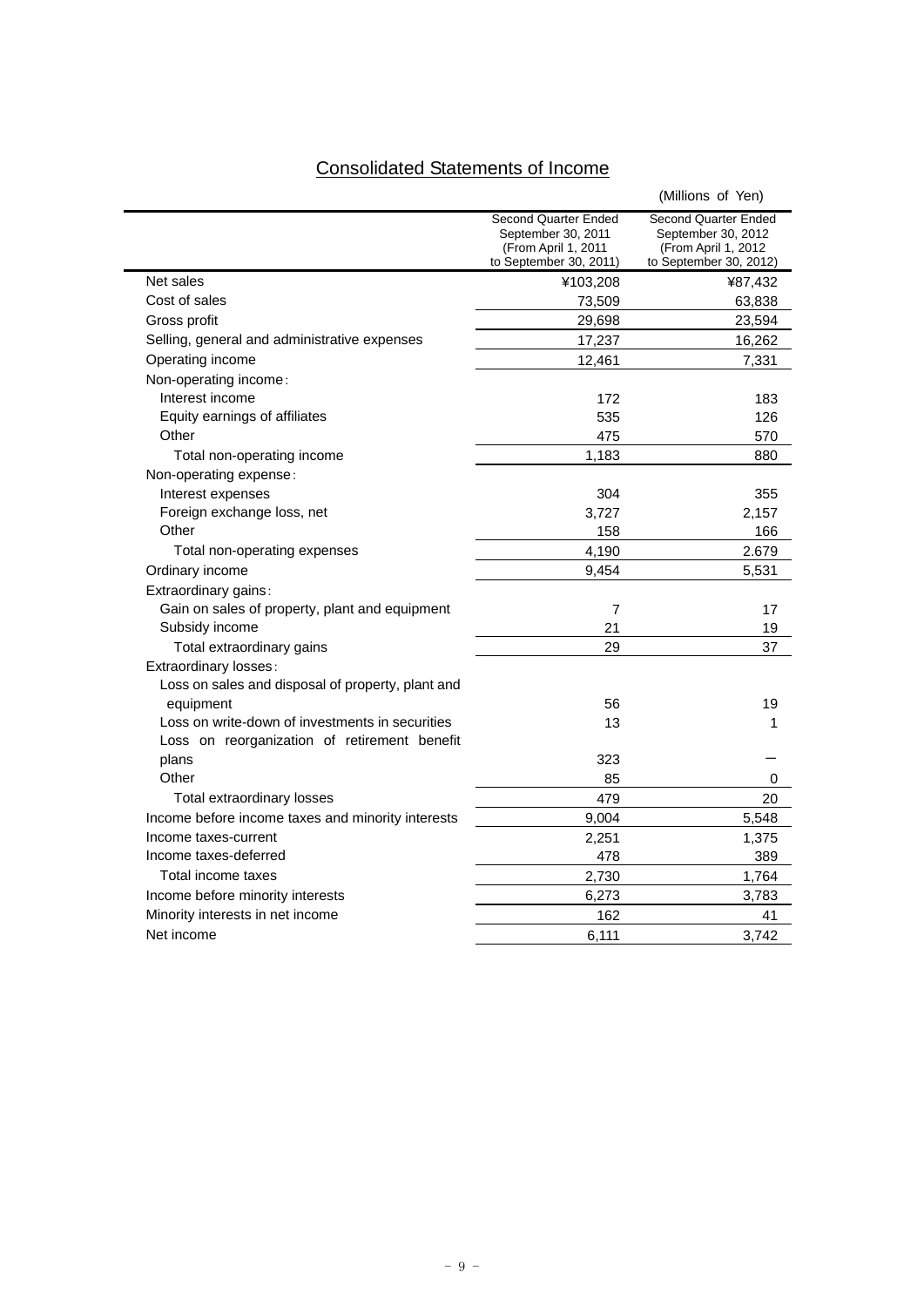|                                               |                                                                                             | (Millions of Yen)                                                                            |
|-----------------------------------------------|---------------------------------------------------------------------------------------------|----------------------------------------------------------------------------------------------|
|                                               | Second Quarter Ended<br>September 30, 2011<br>(From April 1, 2011<br>to September 30, 2011) | Second Quarter Ended<br>September 30, 2012<br>(From April 1, 2012)<br>to September 30, 2012) |
| Income before minority interests              | ¥6,273                                                                                      | ¥3,783                                                                                       |
| Other comprehensive income:                   |                                                                                             |                                                                                              |
| Net unrealized gain on available-for-sale     |                                                                                             |                                                                                              |
| securities                                    | (248)                                                                                       | (449)                                                                                        |
| Foreign currency translation adjustments      | 2,833                                                                                       | 2.203                                                                                        |
| Share of other comprehensive income (loss) of |                                                                                             |                                                                                              |
| affiliates accounted under the equity method  | 147                                                                                         | 56                                                                                           |
| Total other comprehensive income (loss)       | 2,732                                                                                       | 1,810                                                                                        |
| Comprehensive income                          | 9,006                                                                                       | 5,594                                                                                        |
| Attributable to:                              |                                                                                             |                                                                                              |
| Shareholders of THK Co., Ltd.                 | 8,608                                                                                       | 5,526                                                                                        |
| Minority interests                            | 397                                                                                         | 67                                                                                           |

# Consolidated Statements of Comprehensive Income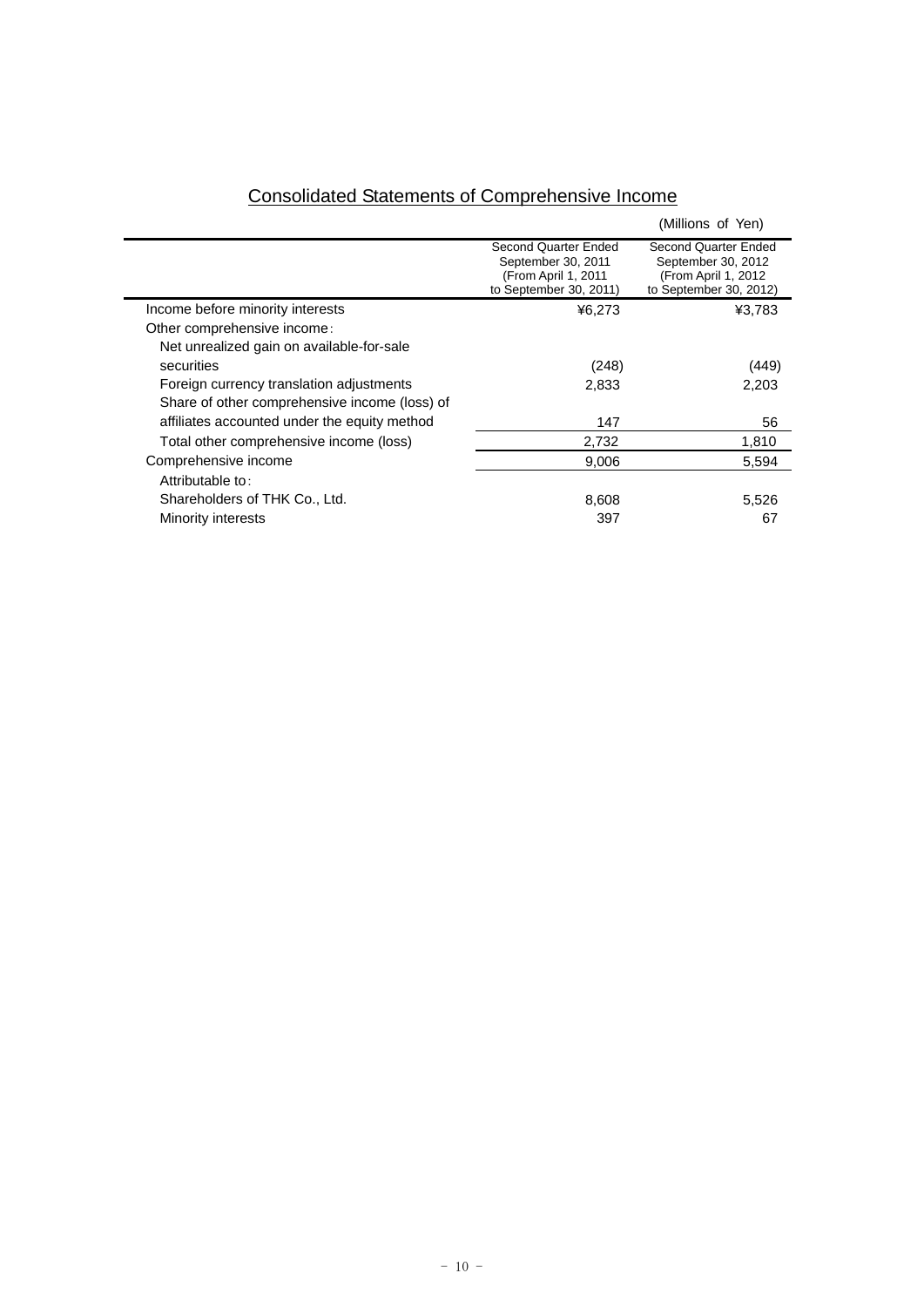# Consolidated Statements of Cash Flows

|                                                                                        |                                                                                             | (Millions of Yen)                                                                            |
|----------------------------------------------------------------------------------------|---------------------------------------------------------------------------------------------|----------------------------------------------------------------------------------------------|
|                                                                                        | Second Quarter Ended<br>September 30, 2011<br>(From April 1, 2011<br>to September 30, 2011) | Second Quarter Ended<br>September 30, 2012<br>(From April 1, 2012)<br>to September 30, 2012) |
| Cash flows from operating activities:                                                  |                                                                                             |                                                                                              |
| Income (loss) before income taxes and minority                                         |                                                                                             |                                                                                              |
| interests                                                                              | ¥9,004                                                                                      | ¥5,548                                                                                       |
| Depreciation and amortization                                                          | 5,116                                                                                       | 4,692                                                                                        |
| Loss on sale/disposal of property, plant and                                           |                                                                                             |                                                                                              |
| equipment                                                                              | 48                                                                                          | 1                                                                                            |
| Decrease in provisions                                                                 | (1,643)                                                                                     | (83)                                                                                         |
| Interest and dividend income                                                           | (208)                                                                                       | (216)                                                                                        |
| Interest expenses                                                                      | 304                                                                                         | 355                                                                                          |
| Foreign exchange loss (gain)                                                           | 2,265                                                                                       | (109)                                                                                        |
| Equity in earnings of affiliates                                                       | (535)                                                                                       | (126)                                                                                        |
| Loss on write-down of investments in securities                                        | 13                                                                                          | 1                                                                                            |
| Amortization of goodwill                                                               | 127                                                                                         | 268                                                                                          |
| Decrease (increase) in trade receivables                                               | (3, 372)                                                                                    | 3,272                                                                                        |
| Decrease in inventories                                                                | 114                                                                                         | 1,024                                                                                        |
| Increase (decrease) in trade payables                                                  | 1,691                                                                                       | (1,544)                                                                                      |
| Other                                                                                  | (1,029)                                                                                     | 1,086                                                                                        |
| Subtotal                                                                               | 11,897                                                                                      | 14,171                                                                                       |
| Interest and dividend received                                                         | 207                                                                                         | 365                                                                                          |
| Interest paid                                                                          | (303)                                                                                       | (356)                                                                                        |
| Income taxes refunded (paid)                                                           | (5,920)                                                                                     | (1,982)                                                                                      |
| Net cash provided by operating activities                                              | 5,881                                                                                       | 12,198                                                                                       |
| Cash flows from investing activities:                                                  |                                                                                             |                                                                                              |
| Purchase of property, plant and equipment<br>Proceeds from sale of property, plant and | (6, 435)                                                                                    | (7, 339)                                                                                     |
| equipment                                                                              | 26                                                                                          | 67                                                                                           |
| Payment for a business transfer                                                        | (269)                                                                                       |                                                                                              |
| Purchase of investments in securities                                                  | (8)                                                                                         | (8)                                                                                          |
| Proceeds from cancellation of a insurance contract                                     | 3,354                                                                                       |                                                                                              |
| Increase in loans receivable                                                           | (1)                                                                                         | (36)                                                                                         |
| Collection on loans                                                                    | 30                                                                                          | 1                                                                                            |
| Payment for an acquisition                                                             | (147)                                                                                       |                                                                                              |
| Purchase of a subsidiary's stock from minority                                         |                                                                                             |                                                                                              |
| shareholders                                                                           |                                                                                             | (240)                                                                                        |
| Other                                                                                  | (6)                                                                                         | 0                                                                                            |
| Net cash used in investing activities                                                  | (3, 458)                                                                                    | (7, 554)                                                                                     |
|                                                                                        |                                                                                             |                                                                                              |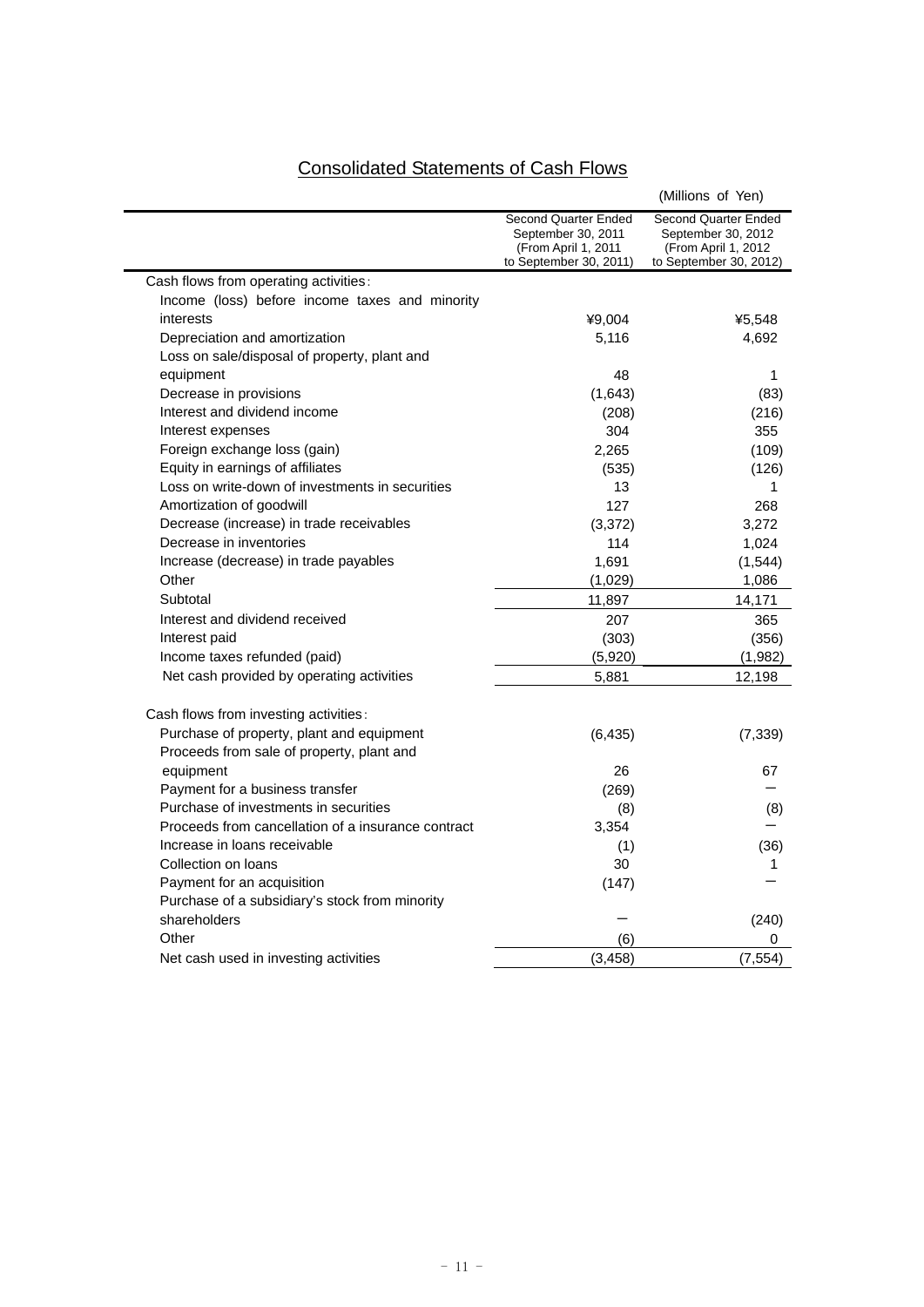|                                                      | Second Quarter Ended<br>September 30, 2011<br>(From April 1, 2011 | Second Quarter Ended<br>September 30, 2012<br>(From April 1, 2012) |
|------------------------------------------------------|-------------------------------------------------------------------|--------------------------------------------------------------------|
|                                                      | to September 30, 2011)                                            | to September 30, 2012)                                             |
| Cash flows from financing activities:                |                                                                   |                                                                    |
| Dividends paid                                       | (1,031)                                                           | (1, 417)                                                           |
| Dividends paid to minority shareholders              | (643)                                                             |                                                                    |
| Purchase of treasury stocks                          | (1)                                                               | (2, 564)                                                           |
| Repayments of lease obligations                      | (77)                                                              | (102)                                                              |
| Net cash used in financing activities                | (1,754)                                                           | (4,084)                                                            |
| Foreign currency translation adjustments on cash and |                                                                   |                                                                    |
| cash equivalents                                     | 314                                                               | 601                                                                |
| Net increase in cash and cash equivalents            | 982                                                               | 1,160                                                              |
| Cash and cash equivalents, beginning of the period   | 100,104                                                           | 110,788                                                            |
| Increase in cash and cash equivalents due to a newly |                                                                   |                                                                    |
| consolidated subsidiary                              | 270                                                               |                                                                    |
| Cash and cash equivalents, end of the period         | 101,356                                                           | 111,949                                                            |
|                                                      |                                                                   |                                                                    |